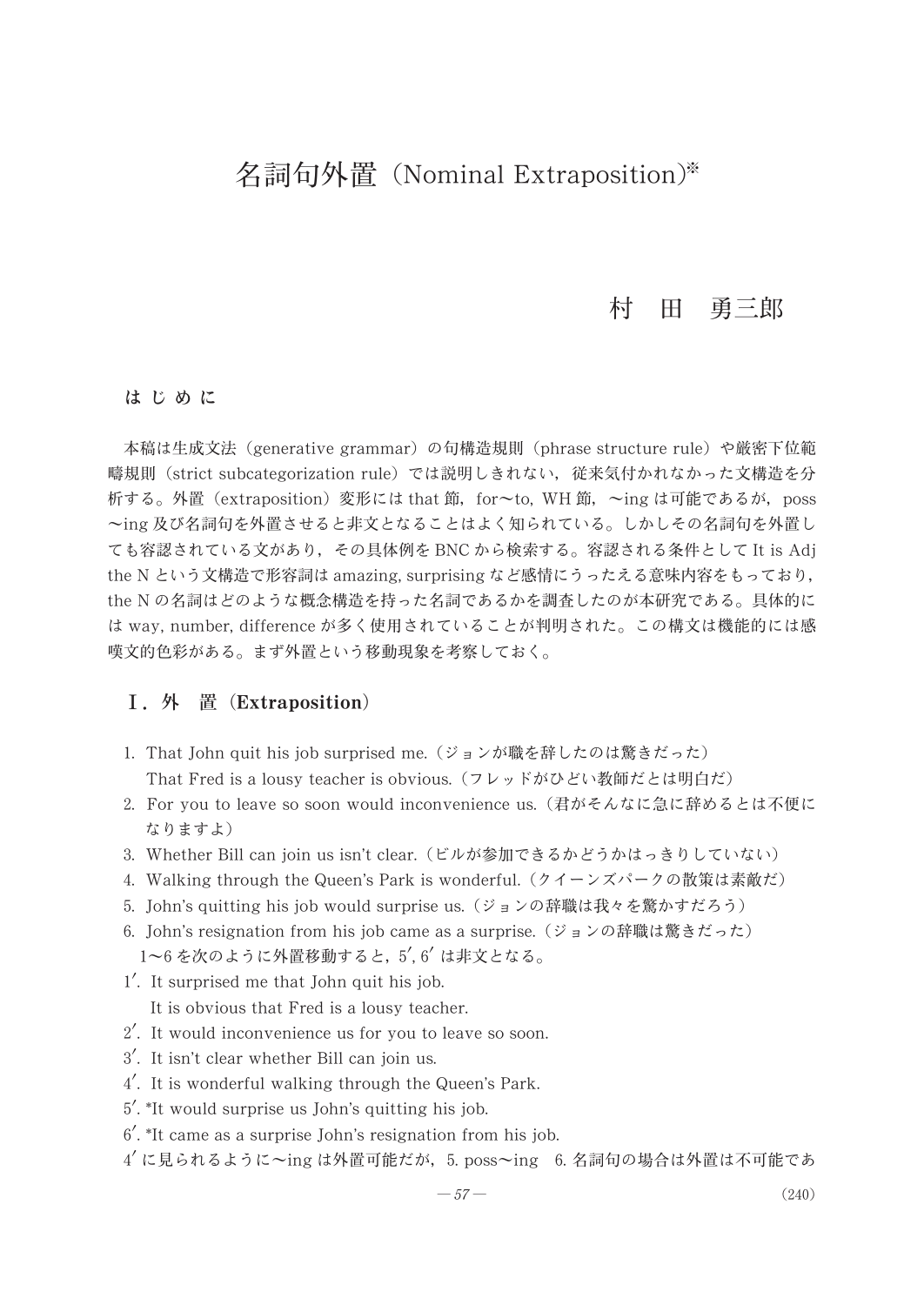る。なお 4' の~ing は先行する述部形容詞の性質によって容認される場合と容認されない場合が ある。

- i) It is no use crying over spilt milk. (こぼれたミルクを嘆いてもしかたがない。覆水盆に 返らず)
- ii) \*It is importat telling the truth.

概して (a) easy, exciting, dull,hard, irritating, nice, pleasant, regrettable, useless, wonderful, fun, no good, no use, etc. に見られるように形容詞の意味 内容が反応タイプ (reaction-type) であると外置移動が可能だが, (b) common, normal, important, necessary, illegal, etc. に見ら れるように認知タイプ (cognition-type) の場合, ii) に見られるように非文である (Hudson. 1971. p. 174, p. 215)。しかし次の文では容認される。この文では述部形容詞(述詞)のあとに下降 調の音調核があり,休止のポーズ(,)を置いて補足的説明 (after-thought) のように動名詞を 続けるのである。birds には上昇調の強勢が置かれる。このような移動変形を右方転位(right dislocation) という。

It is illegal nowadays, shooting birds here in the countryside. (現在は違法です, この辺の 田園で小鳥を狩猟することは)類例をあげる。

It was a pleasant experience, listening to all that classical music during the festival week. (楽しい体験でした, その祭りの1週間あのクラシック音楽すべて聴けるなんて)

外置移動現象には次のような階層関係があることを指摘したのは Ross (1973) である。

左に傾くほど節的 (clausy) であり, 右に傾くほど名詞的 (nouny) であることを示す。

that 節 > for~to > wh 節 > ~ing > Poss~ing > 名詞句

| 1. It was regrettable $\left\{\n\begin{array}{l}\n1. \text{ that John could not go there.}\n2. \text{ for Max to have to pay rent.}\n3. \text{ how long you ran after Lucy.}\n4. \text{ getting up late every morning.}\n5. ?*Max's getting arrested.\n6. *John's willingness to sign.\n\end{array}\n\right\}$ |
|----------------------------------------------------------------------------------------------------------------------------------------------------------------------------------------------------------------------------------------------------------------------------------------------------------------|
| 2. I think that $\begin{bmatrix} 1. & *$ that we stayed on<br>2. I think that $\begin{bmatrix} 2. & * \text{for us to stay on} \\ 3. & \text{how long we slept} \\ 4. & \text{reading no books} \\ 5. & \text{Tom's staying on} \\ 6. & \text{his behavior} \end{bmatrix}$ was deplorable.                     |
| 3. I was surprised<br>$\left\{\n\begin{array}{l}\n1. \text{ *at that you had hives.} \\ 2. \text{ *at to find myself underwater.} \\ 3. \text{ (at) how far I could throw the ball.} \\ 4. \text{ at finding it so soon.} \\ 5. \text{ at Jim's doing that.} \\ 6. \text{ at the news.}\n\end{array}\n\right.$ |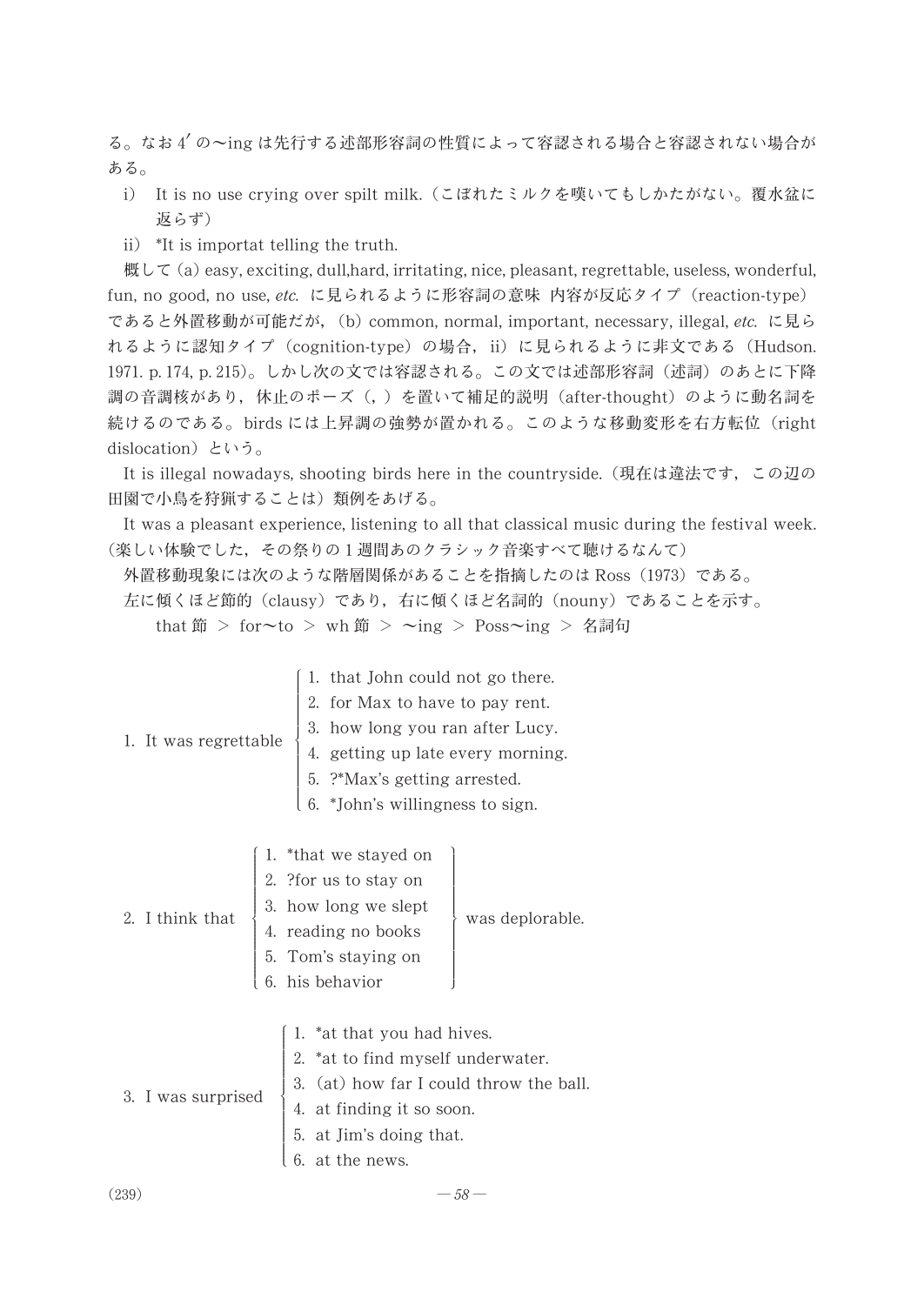- 1. \*that you were a spy that I thought.
- 2. ?for the Red Sox to win that we were hoping.
- 3. which side he supported that was hard to decide.
- 4. smoking here that Lucy disliked.
	- 5. their being so ill-tempered that I objected to.
- 6. his plan that we rejected.

#### Ⅱ. 名詞句外置 (Nominal Extraposition)

#### Ⅱ.1 感嘆文的機能

4. It was

通例, 感嘆を表わす表現形式には次に見られるように多種多様である。1.が典型的な感嘆文であ る。2. は believe の目的語の位置に名詞節の働きを有する how much I spent が続き, 間接感嘆文 (indirect exclamatory) となっている。3. は wh 節の外置移動構文である。4. は how much I spent という wh 節を 名詞句に置き換えている。この構文は変形生成文法の研究が盛んであった 頃「潜伏感嘆文」(concealed exclamatory) と称されて潜伏疑問文 (I want to know the amount you spent.) と関連ずけられて考究された。5. は目的語の名詞句のみを取り上げて感極まって発し た感嘆文で名詞句のみの感嘆文 (Bare NP exclamatory) といわれている。

- 1. How much I spent!
- 2. I can't believe how much I spent. (indirect exclamatory)
- 3. It's incredible how much I spent. (extraposition)
- 4. I can't believe the amount I spent. (concealed exclamatory)
- 5. The amount I spent! (Bare NP exclamatory)
- 5.の類例を挙げる。偶々見つけた例である。

The hours he had to wait for her when, going to the cupboard and looking at the dresses hanging there, she changed herself into another woman! – Pritchet, The Cage Bird (彼女が 洋服だんすのところへ行き,そこに下がっている何着かのドレスを眺めては別人に成り済ましてい く間,彼はなんと何時間も彼女を待ち続けなければならなかったことか)。文末が感嘆符(!)で 終わっていることに注意されたい。文頭の The hours を How many hours と解すればよいわけ である。

〈類 例〉

The times  $(=$  How many times) I've told you not to bite your nails!

(爪をかまないように何度言ったら分かるの!)

次に取り上げるのが本論文の主題である名詞句外置 (nominal extraposition) である。

6. It's amazing the amount I spent. (僕が使った額ときたらあきれるばかりだ!)

この構文は 3. It's incredible how much I spent. の how much I spent という wh 節を the amount I spent という名詞句に替えて生成された文である。従って 1.~6. は相互に絡み合って生 成されており,いずれも感嘆を表わしている。The amount I spent is amazing. では the amount I spent が theme (主題), is amazing が rheme (題述) で 通例の語順 (canonical word order) を持った文である。更にこの名詞句外置は次の右方転位(right dislocation)とは似て非なるもの である。その決定的な相違は述部形容詞の後に休止が置かれ,書かれた場合カンマを付すのである。

It's amazing, the amount I spent. (RD) (あきれるばかりだ, 僕が使った額は)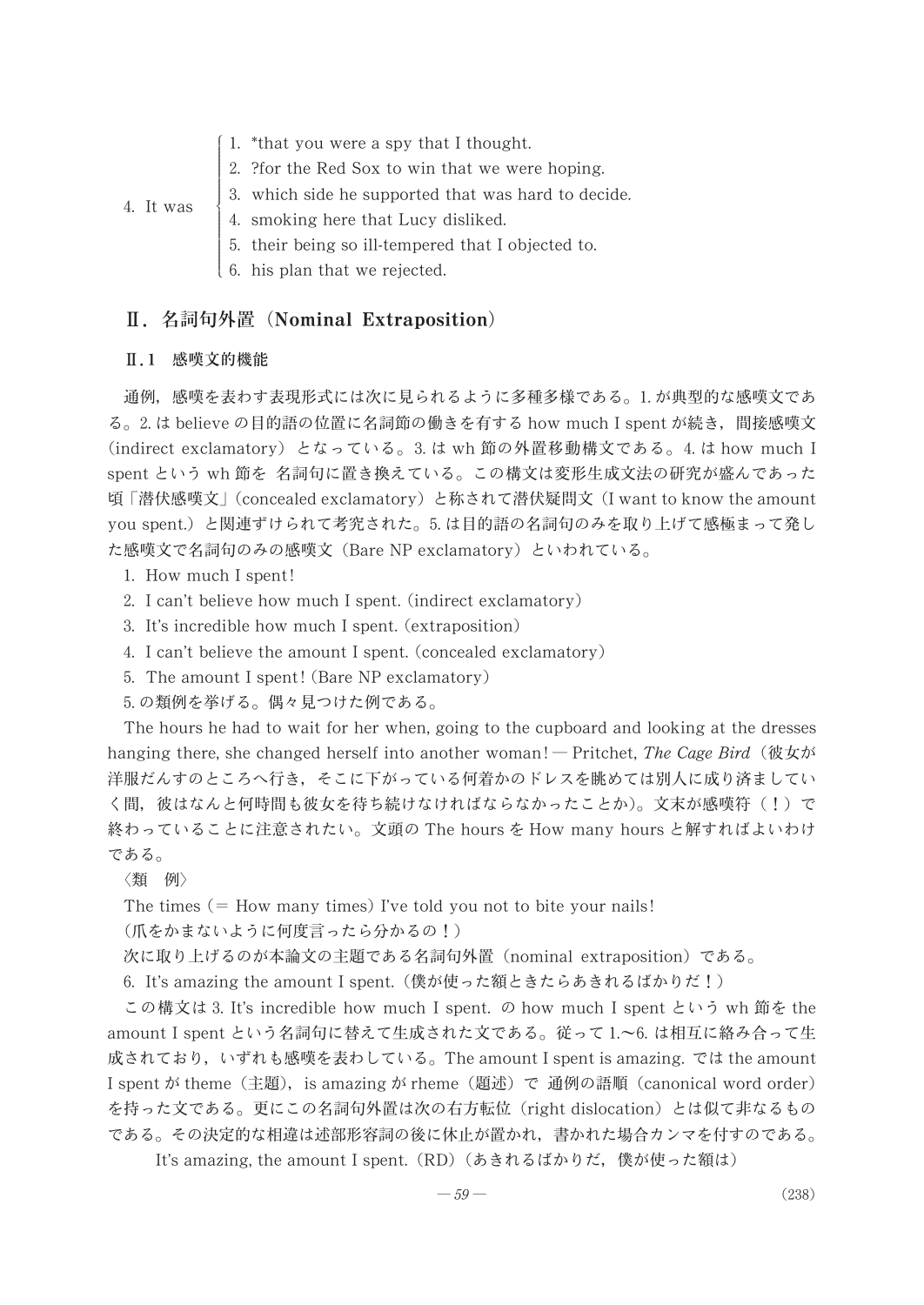次に右方転位構文について幾つか類例を挙げる。

They're rather expensive, those geraniums. (全く高価だね, あのゼラニウムは)

He had been clever to ferret her out, the menacng young man.  $-E$ . Tayler, Sister. ( $\mathcal{R} \not\subset \mathcal{L}$ ) の秘密を暴きだすとは抜け目がなかった、この脅し文句をならべる若者は)

I always like a bit of singing and dancing, some variety. It takes you out of yourself, singing and dancing. – S. Hill, A bit of singing and dancing. (私は歌ったり踊ったりやバラエ ティーが好きです。気がまぎれますよ、歌ったり踊ったりするのは)

右方転位の特徴は数の一致が見られることである。上例で They は those geraniums, He は the menacing young man, it は singing and dancing を受けていることが分かる。

名詞句外置と右方転位との相違を次に挙げる。

#### Ⅱ.2 名詞句外置と右方転位の相違 (the difference between NE and RD)

[1] 数の一致 (number agreement)

1. It's amazing the people I met there. (NE)

2. They're amazing, the people I met there. (RD)

3. It's amazing, the people I met there.  $(RD)$  – Michaelis-Lambrecht (1996, p. 229)

通例の右方転位 (RD) なら主語は 2. のように They となるところである。It で受けていること は It は the number なり oddity を含意する。なお MIchaelis-Lambrecht は 3. も右方転位構文の 一種だと言っている。しかし BNC では 3. に類する例は一例も検索されなかった。英語を母国語と する研究者は兎角自分の言語直感(intuition)に頼るあまり陥る落とし穴である。corpus(コー パス、言語資料)を活用することによって多量の用例を蒐集することができ、はじめて欧米の研究 と太刀打ちできるようになった。

[2] 度合い (scalar extent)

1. It's amazing the things children say.(NE)(子供達の喋ることときたら驚きだ)

この文は It's amazing what things children say.(子供達は何といろいろなことを喋ることか 驚きだ)という wh 外置構文と同じ機能を有する。

2. They're amazing, the things children say. (RD) (驚きだ, 子供達の喋ることは)

この文を\*They're amazing, what things children say. ということはできない。この文は wh 外置と右方転位の混成であり非文となる。右方転位構文には度合い (scalar extent) の含意は無 いのである。

[3] 度合いの意味 (the meaning of scalar extent)

1. It's amazing the odd people my sister knows. (妹の知り合いの変わった人達ときたら驚きだ)

この文は脈略に応じて It's amazing the variety of odd people my sister knows. とも It's amazing the number of odd people my sister knows. にも解することが出来, その含意は「様々」 とも「多数」ともいずれにも解せられる。従って1の名詞句外置構文は wh 外置構文の It's amazing how many odd people my sister knows. とも, 間接感嘆文の I'm amazed at how many odd people my sister knows.と同機能である。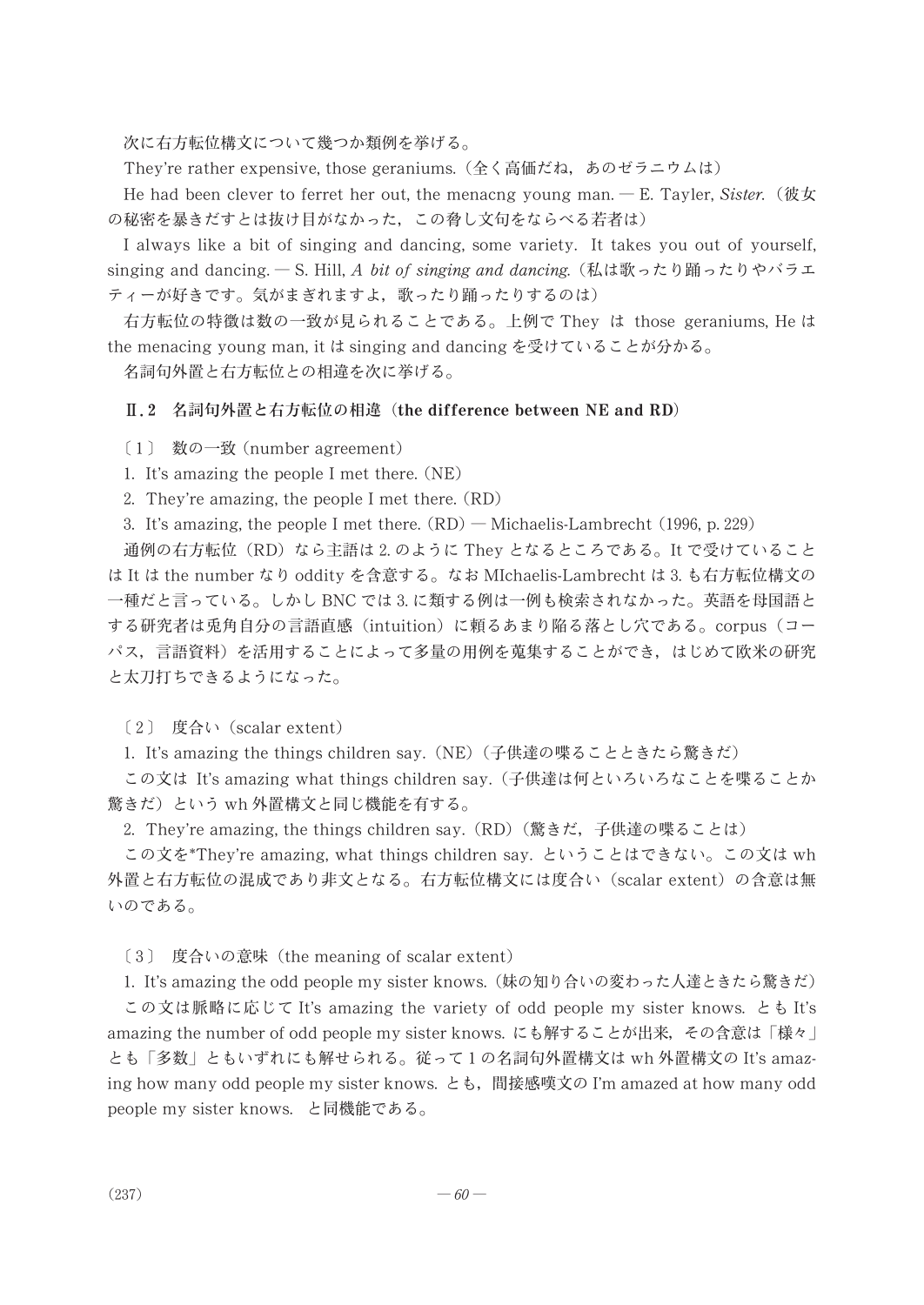〔4〕 等位節 (co-ordinate clause)

下記の 1. は等位接続詞 and で結ぶことができるが,2. の名詞句外置文は and で結ぶことは出来 ない。右方転位文も非文となる。

1. She's amazing in math and is remarkable in physics.

2. \*It's amazing the difference and is remarkable the price.

3. \*It's amazing, ithe difference and it is remarkable, the price.

[5] 焦点と話題 (focus vs topic)

次の 1. の文は名詞句外置文で「投資の増加がもたらした相違ときたら目覚ましい」という意味 である。the difference the increase in investment has made なる部分は「焦点」(focus) をお び,「新情報」(new information) である。一方 2. は右方転位文で「目覚ましい, その相違は」 という意味である。that difference は「話題」(topic) であり,「旧情報」(old information) で ある。

1. It's amazing the difference the increase in investment has made. (focus: new information)

2. It's amazing, that difference. (topic : old information)

類例を挙げる。3. では amazing の後にコンマがなく、後続する名詞句 ideas は複数形になって いる。4. は主語と後続する名詞の数の一致が見られることからも右方転位文であることは明白であ る。

- 3. It's amazing the ideas that can come to mind with a little thought and some extra effort on your part. (君がちょっと考え, 余計に努力すれば心に浮かんでくる様々な着想たるや驚 くほどだ)
- 4. They're amazing, those ideas. (驚くほどだ, その着想は)

〔6〕 冠詞の分布 (the distrbution of the article)

右方転位文では the, that が許されるが,不定冠詞 a を用いると非文となる。名詞句外置文では 定冠詞 the のみ用いられる。一方存在文では不定冠詞のみ文法的であるのはいうまでもない。

- 1. right dislocation : It's amazing, (\*a, the, that) difference.
- 2. nominal extraposition : It's amazing  $(*a, the, *that)$  difference the increase in investment has made.
- 3. existential sentence: There's (an, \*the, \*that) amazing difference.

#### Ⅲ.名詞句外置可能な形容詞

BNC から検索した名詞句外置可能な形容詞を次に挙げる。カッコ内の数字は頻度数を表わす。

3. terrible  $(7)$ 

7. funny  $(4)$ 

11. wonderful (3)

15. fantastic (2)

19. shocking  $(2)$ 

 $27.$  absurd  $(0)$ 

4. odd  $(6)$ 

8. uncanny  $(4)$ 

12. appalling  $(2)$ 

28. exciting  $(0)$ 

16. marvellous  $(2)$  $20.$  admirable  $(1)$ 

24. extraordinary  $(1)$ 

- 1. amazing  $(22)$ 2. surprising  $(8)$
- 5. strange  $(6)$ 6. interesting  $(5)$

9. curious  $(3)$ 

- 10. incredible  $(3)$ 13. astonishing  $(2)$  14. disgusting  $(2)$
- 17. pathetic  $(2)$ 18. remarkable (2)
- 21. deplorable  $(1)$  22. disappointing  $(1)$  23. disgraceful  $(1)$
- 25. unbelievable  $(1)$  26. weird  $(1)$
- $-61-$

 $(236)$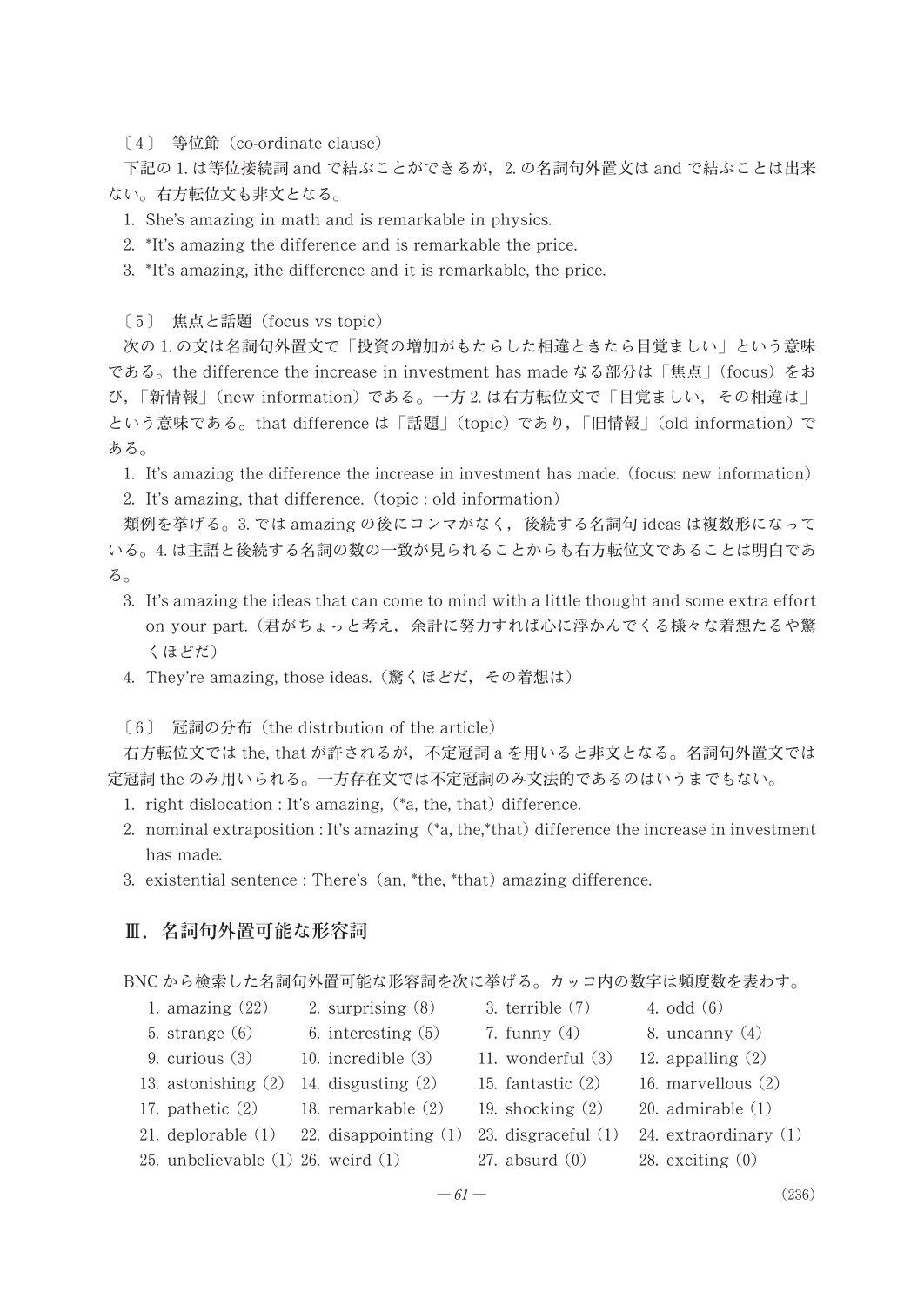29. irritating  $(0)$  $30.$  miraculous  $(0)$  $31.$  pleasant  $(0)$  $32.$  regrettable  $(0)$ incredible (3), unbelievable (1) はいずれも「信じ難い」 (very difficult to believe) という 意だが,incredible には更に転じて extremely good(すばらしい,素敵な,驚くべき,とてつも ない)という「度合い」の含意が生じ、感情的色彩が強いので名詞句外置構文に多く使用されてい ると思われる。

#### Ⅳ.形容詞の後に生起可能な名詞句

AP の後に現われる NP を調べてみると the way(55 回),the number(11 回).the difference (4回), the things (4回), amount (2回) その他, であることが分かった。the way は how, the number it how many, the difference it how different, the things it what things, the amount は how much に言い換えられ、それぞれの NP に scalar extent (度合い, どの程度) が含意され ていることが理解できる。

- [1] the way (55) の前に現われる形容詞 1. amazing  $(6)$ 2. interesting  $(5)$ 3. strange  $(5)$ 4. funny  $(4)$ 6. odd  $(3)$ 7. terrible (3) 5. uncanny  $(4)$ 8. wonderful (3) 9. appalling  $(2)$ 10. curious  $(2)$ 11. disgusting  $(2)$ 12. pathetic  $(2)$ 13. remarkable (2) 15. admirable  $(1)$ 14. shocking (2) 16. astonishing  $(1)$ 17. deplorable  $(1)$ 18. dissapointing  $(1)$ 19. disgraceful  $(1)$ 20. extraordinary  $(1)$  $23.$  marvellous  $(1)$ 21. fantastic  $(1)$ 22. incredible  $(1)$  $24.$  weird  $(1)$ 25. surprising  $(0)$ 26. unbelievable (0) 〔2〕 the number (11) の前に現われる形容詞 1. amazing  $(4)$ 3. terrible  $(2)$ 4. astonishing  $(1)$ 2. surprising  $(3)$ 5. unbelievable (1) e.g. It's unbelievable the number of thieves there are, he said [3] the difference (4) の前に現われる形容詞 1. amazing  $(3)$ 2. surprising  $(1)$ [4] the things (4) の前に現われる形容詞 1. amazing  $(1)$  e.g. the kind of remarkable things 2. odd  $(1)$  e.g. the little things 4. funny  $(1)$   $(3, 4, 1)$  the things) 3. terrible  $(1)$ [5] the amount (2) の前に現われる形容詞 1. surprising  $(1)$  e.g. the amount of pressure 2. incredible  $(1)$  e.g. the amount of fear others: 1. It is amazing the choice (the bargains, the ideas, the noise, the weights, the collection,
- $(235)$

the tidy little poems)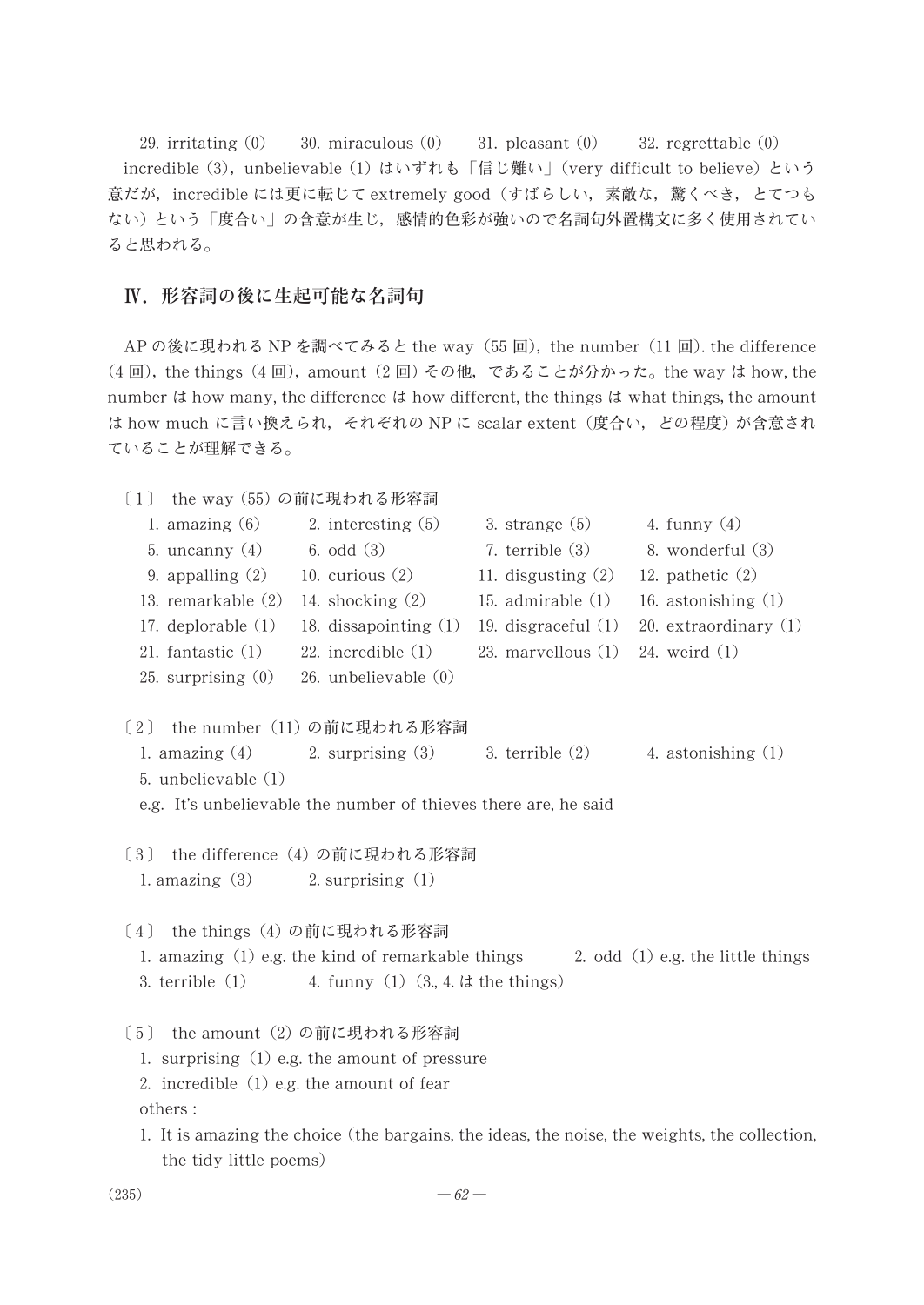- 2. It is surprising the extent (the interest, the size, the warm water)
- 3. It is terrible the price
- 4. It is odd the memories (the ones)
- 5. It is strange the certainty
- 6. It is curious the hold
- 7. It is incredible the kind of information
- 8. It is fantastic the money
- 9. It is marvellous the vista

#### V. 名詞句外置 (Nominal Extraposition) の具体例

1. amazing 2. surprising 3. terrible 4. odd 5. strange 6. interesting 7. funny 8. uncanny 9. wonderful 10. astonishing 11. incredible の例を挙げる。このうち 1. amazing 2. surprising 9. wonderful 10. astonishing 11. incredible については [1] NE の他に [2] that-clause  $(3)wh$ clause [4] to-infinitive [5] right dislocation の例も挙げる。それぞれの構文を比較されたい。

## V.1 amazing

- $(1)$  NE
- 1) It was amazing the way David soon managed to charm the girl into co-operating with him. (ダビドはその少女を何とかうまくたぶらかして自分と協力させようとしたさまはあき れるばかりでした)
- 2) It was amazing the way she seemed to put his thoughts and feelings above her own. (彼女は彼の気持ちや思いを尊重するようにみえたのは驚くべきことだった)
- 3) It's amazing the way mutual mistrust can disappear. (相互不信が消え去ることがある とは驚くべきことです)
- 4) He paused before smilng at her and saying, 'Isn't it amazing the choice that one has in tabacco.'(彼は一息ついて彼女を見てにっこりし、「煙草にはいろいろ種類があるのにはあき れるばかりじゃありませんか」といった。)
- 5) It was amazing the bargains one could find. (いろいろと特価品が見つけられるとは驚 きだった)
- 6) It really is amazing the difference the increase in investment has made. (投資の増加 がもたらした相違には本当に驚きだ)
- 7) It's amazing the ideas that can come to mind with a little thought and some extra effort on your part. (少し考え余計に努力をすれば心に浮かんでくるいろいろな着想は驚く べきことですね)
- 8) It's amazing the number of computer users that pick up a pen or pencil to take a telephone message when they're sitting in front of a working PC. (作動しているパソコンの 前に座っている時電話の伝言を受けるためペンか鉛筆を取り上げるコンピューター利用者達の 数ときたら驚くべきだ)
- 参考のために that 節, wh 節, to- 不定詞の構文を挙げる。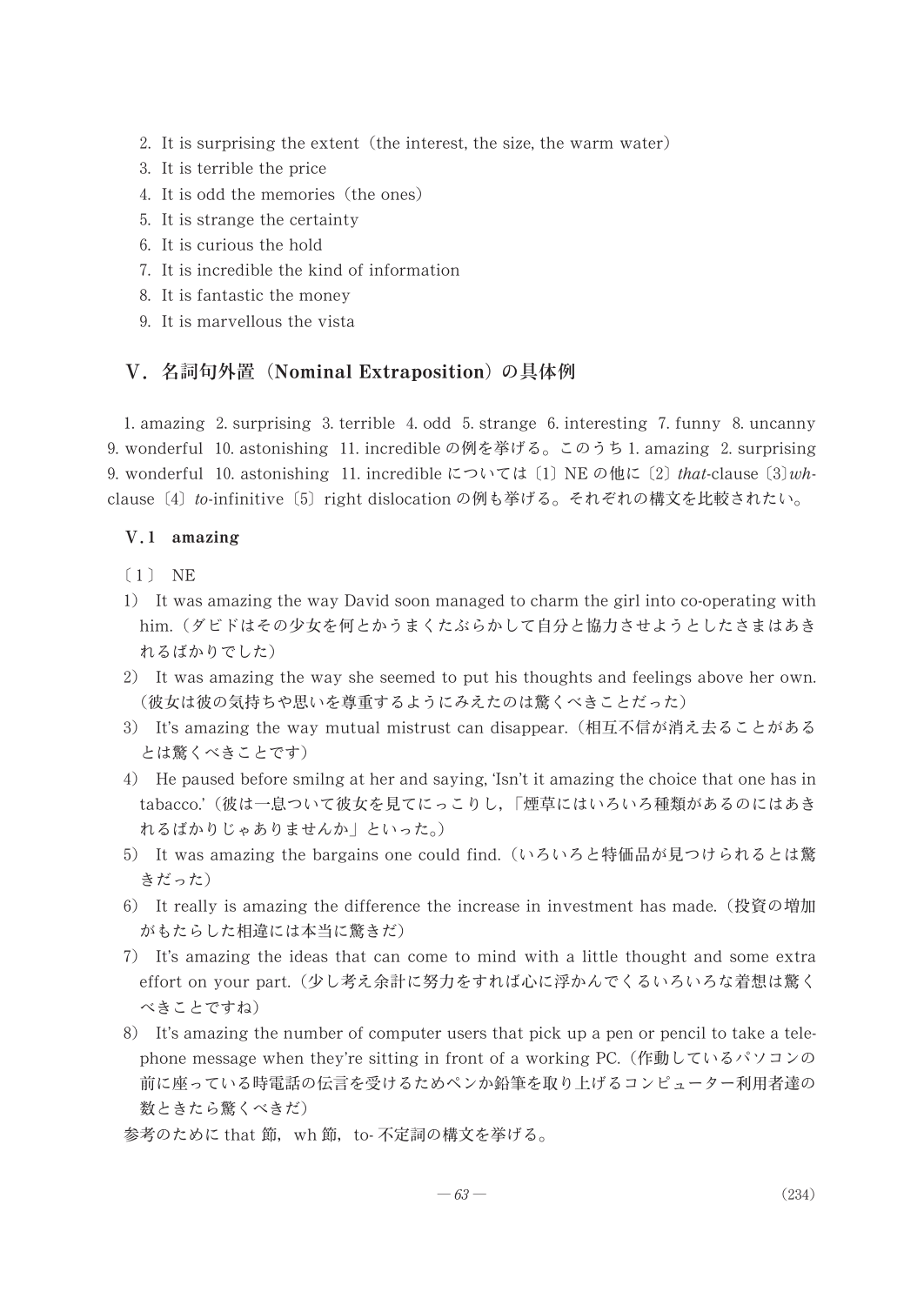$\lceil 2 \rceil$  that-clause

- 1) It is amazing that we produce any sprinters at all in this country, when you consider the conditions under which we have to race and train. (我々が競技し訓練しなければな らない状況を考慮するときこの国で短距離走者をいやしくも産み出すとはあきれ返るほどだ) 次は接続詞 that が amazing の後に省略されている。
- 2) It still seemed quite amazing the old traders should have chosen a route as totally inhospitable as this to make their crossing of the Himalayan barrier. (昔の商人達がヒマ ラヤ山脈の障壁を横断するためこのように全く悪条件なルートを選んだとは全く驚きのように 思われる)
- $(3)$  wh-clause
- 1) It is amazing how many managers put inadequate live bands on tour.  $(\tau \wedge \tau) \otimes \tau$ マネージャーが不適当な生のバンドを巡業させたかあきれるばかりだ)
- 2) It's amazing how short memories are. (人の記憶力はなんと短いものかあきれるほどだ)
- $(4)$  to-infinitive
- 1) It is amazing to have three great pictures on the theme of the bather by Degas, Renoir and C'ezanne. (ドガ, ルノワール, セザンヌによる「水浴の女」を主題とした3つの素晴ら U しい絵画を所有するとは驚くべきことだ)

#### V.2 surprising

 $(1)$  (NE)

- 1) It's surprising the number of people who do speak Spanish. (スペイン語を実際喋れる 人の数ときたら驚異的だ)
- 2) It is really surprising the number of obscure groups who will get together for a celebration. (お祝いに集まってくる名の知れない団体の数たるや実に驚くほどだ)
- 3) It is surprising the number of skills machine knitters have besides using their machines. (機械によって編み物を編む人達が機械使用の他に数々の技術を持っているのは驚き だ)
- 4) It is surprising the extent to which publishers numbers are taken for granted as reliable. (出版者の数は如何に信頼に足ると思われているか驚きだ)
- 5) It is surprising the difference such a relatively small decorative touch can make to an ordinary room or staircase. (そのように僅かな飾り付けの手を加えただけで普通の部屋や階 段に与える違いたるや驚きだ)

[2] that の省略された外置

surprising の後に that が省略されている。名詞句外置と紛らわしい。

- 1) It's not surprising the poor man screamed and ran as he did. (あの哀れな男が叫んであ のように逃げていったのは驚くにあたらない)
- 2) It's surprising the wife put up with it. (女房がそれに我慢したのは驚きだ)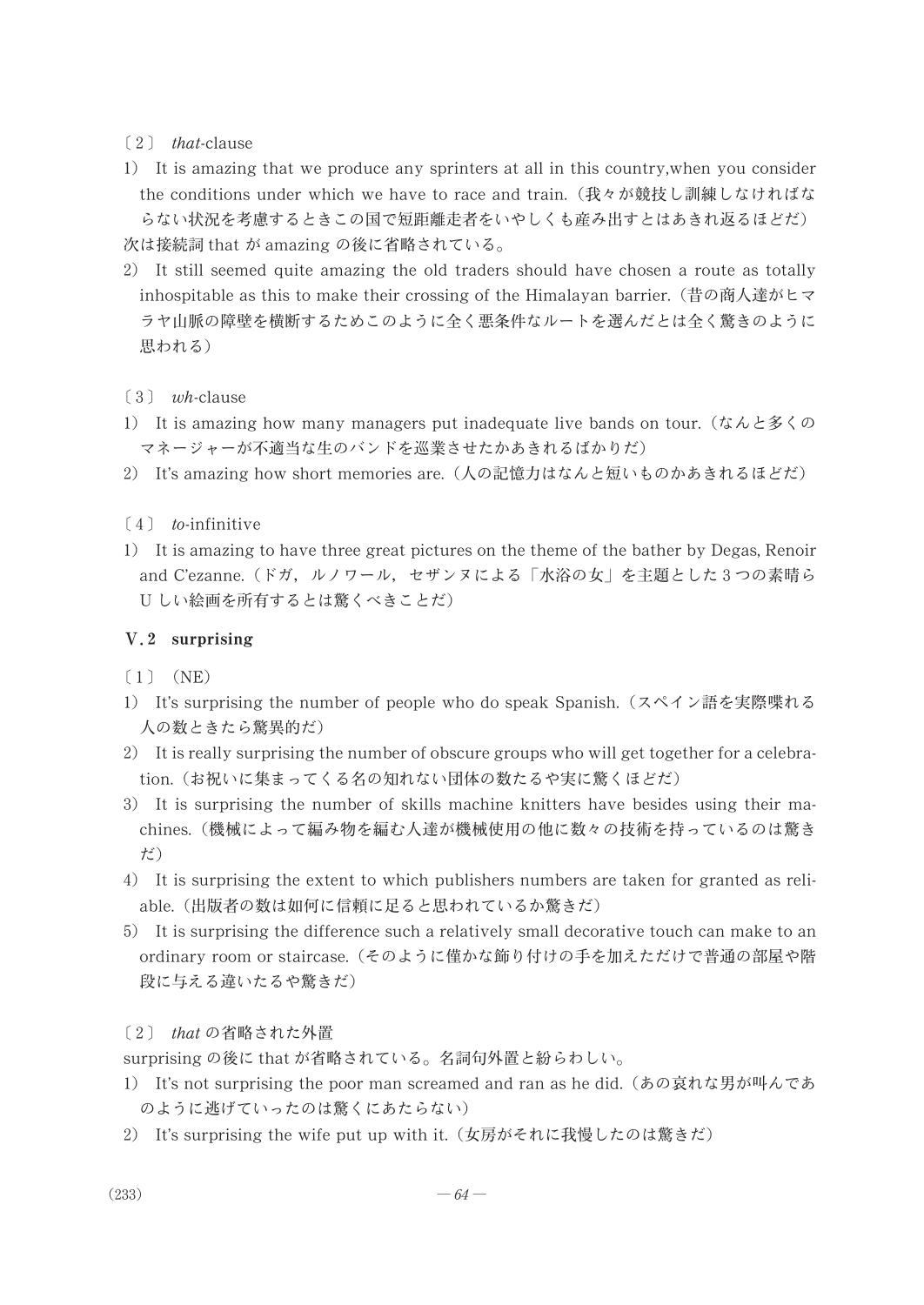# V.3 terrible

- 1) It's terrible the way Rory drinks and drives! (ロリーの酒の飲みっぷりや車の運転とき たら物凄い)
- 2) I think it's terrible the way these people ignore me. (これらの人達が僕を無視する仕方 はひどいと思う)
- 3) Isn't it terrible the way we allow advertisers to manipulate us? (広告業者にうまく私 達を操るままにさせておくのはひどいじゃないですか)
- 4) It is terrible the number of people who do not keep even appointments for surgery! (手術の約束も守らない人の数ときたらひどい)文末に感嘆符(!)が付加されていることか らも感嘆文と解される。
- 5) It's terrible the price of it. (その値段たるやひどい)
- 6) It was terrible the things that used to happen. (以前よく起こった事ときたらひどかった)

# $V.4$  odd

- 1) Babs Osborne said it was odd the way Stella was always around when tragedy struck. (惨事が起こるとステラの姿が何時も辺りにあったのは変だとバブズ・オズボンは言った)
- 2) It really is a bit odd the way those two bits of the wood do not connect.  $(60 \text{ m})$ 木片は結び付かないのは本当に奇妙だ)
- 3) It's odd the memories that can suddenly come into your mind. (不意に心に浮かぶ思い 出たるや奇妙だ)
- 4) It really is odd the little things that bring an instant response. (瞬時に反応するその小 さな物体たるや本当に奇妙だ)

#### V.5 strange

- 1) It's strange the way that chains of thoughut and ideas are triggered; there is often a delay. (一連の思想や観念が引き起こされるさまは不可解だ。しばしば遅延がある)
- 2) Isn't it strange the way everyone's got kittens to dispose of when you don't want them and none when you do? (欲しくない時は子猫を始末しなければならず、欲しい時はいない のは不思議じゃありませんか)

# V.6 interesting

- 1) It is very interesting the way two different groups react to the same situation.  $(\square \supset$ の異なる集団が同じ状況に反応する様子は興味津々たるものがある)
- 2) It is quite interesting the way it actually works out. (それが実際うまくいっているさま は全く面白い)
- 3) It was interesting the way the film was brought over from the picture. ( $\xi \varnothing$ ) がその写真から引き出されたのは興味深かった)

# V.7 funny

1) It's funny the way that some words create pictures in people's mind. (単語によっては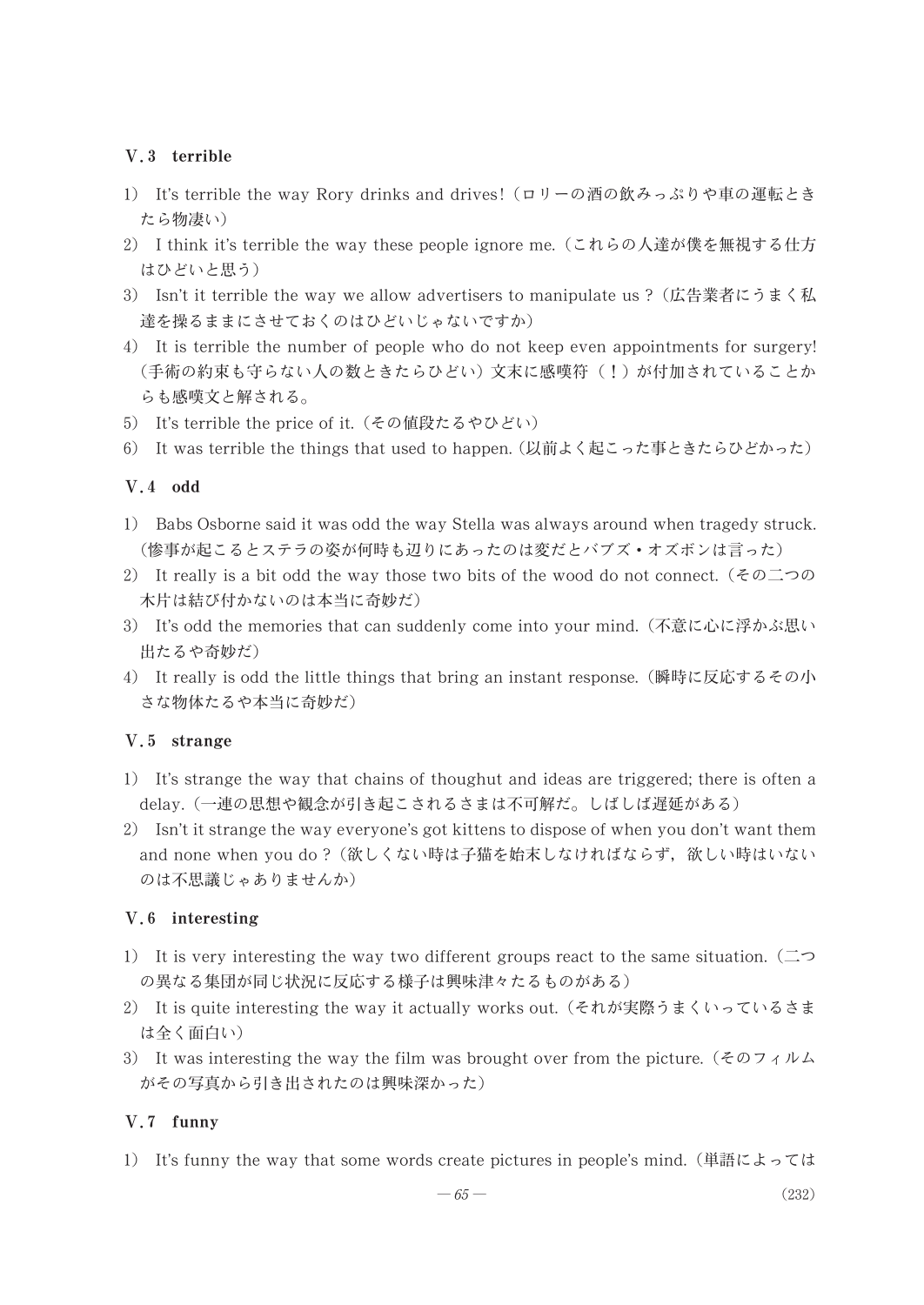人の心の中に様々な絵画を作り出すのは妙なものだ)

- 2) Funny the way territories persist. (地域の人達があくまで主張し続けるのはおかしなも のだ)
- 3) It's funny the way people squirm when they lie dying of gunshot wounds. ( $\lambda \sim \pi$ ) 丸による傷で死にそうになっている時もがくさまは妙なものだ)

#### V.8 uncanny

- 1) It was almost uncanny the way he had painted a picture of her teenage appearance. (彼が彼女の十代の格好の絵を描いたのには薄気味悪かった)
- 2) It wa really uncanny the way he did it all the time. (彼がそれをずっとやっていたのに は全く無気味だった)
- 3) But sometimes it is uncanny the way those things get at the truth. (それらの事が真 実を突き止めるさまは時には不思議である)

#### V.9 wonderful

- $(1)$  NE
- 1) It was wonderful the way Herbert Chapman looked after his brother.  $(\wedge \wedge^{\mathbf{r}}) \cdot \bullet$ チャプマンが弟の面倒を見てあげた様はすばらしかった)
- 2) It's wonderful the way I can feel the audience reacting warmly towards me. (聴衆が 温かく応えてくれていると感ずることができるとは素敵なことです)
- 3) It's wonderful the way the students give up their free time to help our children.  $(\frac{4}{5})$ 生達が自分の余暇をあきらめて、うちの子供達の手助けをするとは素晴らしいことだ)

#### $(2)$  that-clause

- 1) It is wonderful that this tournament will take place at one of the hotbeds of football in Europe.(この選手権大会がヨーロッパのフットボールの温床地の一つで開催されるのは素晴 らしいことです)
- 2) It is wonderful for me that he is there to talk to. (話し相手に彼がそこにいるとは私に とって素晴らしいことです)

#### $\lceil 3 \rceil$  wh-clause

- 1) Good Lord, it was wonderful how my master could read my mind! (おや, 師匠が私 の心を読むことが出来たとは素敵なことでした)
- 2) It is wonderful what you can do when you have to. (しなければならない時, 何でも出 来るとは素晴らしい)
- $\lceil 4 \rceil$  to-inf
- 1) It is wonderful to be surrounded by so many friends and good wishes. (多くの友人達 や切なる希望に囲まれるとは素晴らしいことだ)
- 2) Members are all ages, from young mothers to greatgrand mothers, and it is wonderful to be able to chat to women who have a whole range of experience. (会員は若い母親か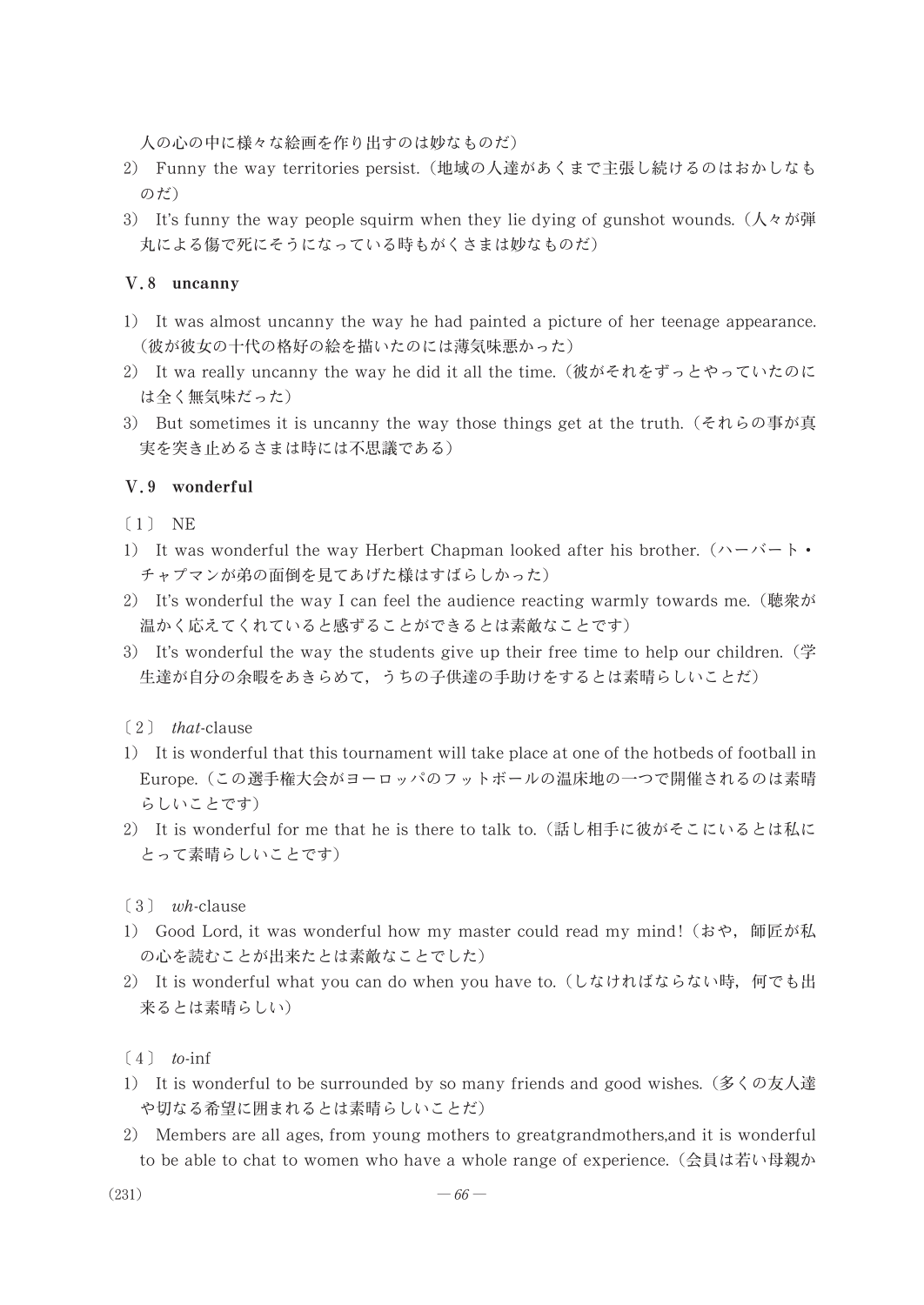ら曾祖母に至る全ての年齢層にわたっている、そして様々な経験のある女性に話しかけること が出来るとは素晴らしいことです)

# V.10 astonishing

- $(1)$  NE
- 1) It is astonishing the number of attractive frames that are discarded when someone changes the colour scheme of their home. (家の色彩計画をかえる時処分される魅力的な窓 枠の数たるや驚くべきだ)
- $\left( 2 \right)$  *that*-clause
- 1) It is astonishing, considering this turbulent history, that the remains of the palace are so extensive today. (この動乱に満ちた歴史を考えるに、宮殿の遺蹟が今日広範囲にわたっ ているのにびっくりさせられる。
- 2) Finally I would say that in a show of sixty-four artists it is astonishing that there are only five women. (最後に一言, 六十四人の画家の展示会で女流画家はたった五人にすぎな いとは驚くべきことだ)
- $(3)$  wh-clause
- 1) It is astonishing how African folk and modern harmonies blend so beautifully.  $(77$ リカの人々と近代の調和物がいとも美しく融合しているかびっくりさせられる)
- 2) It is astonishing how much progress women have made in this period. (女性が此の時 期なんと進歩を遂げたか驚くべきことだ)
- $(4)$  to-inf
- 1) It is astonishing to see the enormous variety between the mares and the uniformity of the mule foals. (雌馬の多様さと子馬の均一さ目の当りに見ることは驚きである)
- [5] 右方転位 (right dislocation)
- 1) It is astonishing and lifeless, a parody of the worst of Egyptian architectual excess. (びっくりさせられるほど生気に欠けるものだ、エジプト建築のやり過ぎの中で最悪なものの 拙劣な真似事は)

#### V.11 incredible

- $(1)$  NE
- 1) It's incredible the amount of fear that comes from that fire in the film. (映画のなかで のあの火事で生じた恐怖感たるや信じられないほどだ)
- 2) It is incredible the way Jimmy played at key points in his matches. (ジミーが試合で の要所要所でプレイした様は信じられないほどだ)
- 3) It is sometimes quite incredible the kind of information people expect the reception desk to supply. (ホテルのフロントから様々な情報が提供されると期待するのは時に信じ難 いほどだ)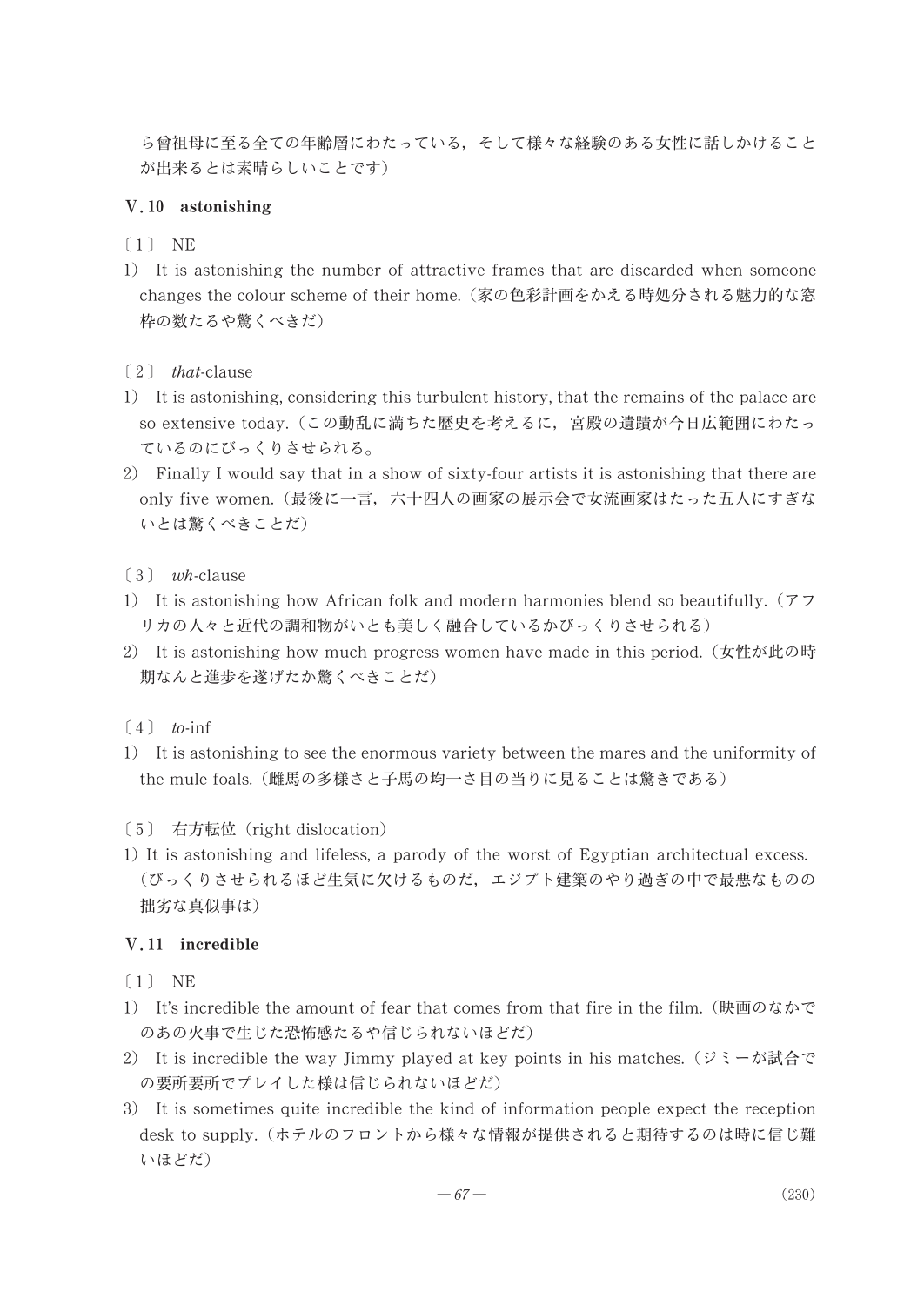- $\lceil 2 \rceil$  that-clause
- 1) It is incredible that both the Minister and the Prime Minister white wash the inquiry by describing it as independent. (大臣も総理大臣もそれは別個の事だと述べてその調査をうま く取り繕ってしまうのは信じがたいほどだ)
- 2) It is incredible that someone shoud carry so much cash around with them and leave it in a car. (手許にそんなに現金を持ち、車に置き忘れるなんて信じられない)
- $\lceil 3 \rceil$  wh-clause
- 1) It's incredible what an aphrodisiac the prospect of motherhood can be for some women. (ある女性達にとって母親になれるという期待感が何という媚薬になるか信じ難いほ ど素晴らしいことだ)
- 2) It is incredble how she has fitted in. (彼女が如何にうまくやっていったか信じ難いほど だ)
- $\lceil 4 \rceil$  to-inf
- 1) It is incredible to find that the whole country shares your pain. (国全体が貴方の苦痛 を共有してくれると知って信じ難いほどすばらしい)

#### 結びに

以上 Michaelis-Lambrecht (1996) に示唆を得て名詞句外置 (Nominal Extraposition) につ いて考察した。形態的には It is (was) A the N という構造 をとり、時制は現在形か過去形であ り, A にあたる形容詞は amazing, surprising, terrible に代表されるように感情の起伏の激しい 意味内容をもった形容詞に限られる傾向にあり,the N の名詞は the way が一番多く,次に the number, the difference, the things, the amount 等がある。これらの名詞は scaler extent (度合 い)の意味合いがあり、それぞれ how, how many, how different, what things, how much と 同じ機能を果たしている。

形容詞の持つ意味が感情的色彩が強く、続く名詞がいずれも scaler extent (度合い) が含意さ れることからこの名詞句外置は機能的には日常のくだけた (informal) な場面で用いられる一種 の感嘆文であるといえよう。BNC という corpus を活用することにより、人力では到底蒐集出来 ない程多量の実例を検索でき、従来では果たせなかった数多くの実例を観察することができ、名詞 句外置 (Nominal Extraposition) という言語現象に迫ることが出来たと思われる。

#### 参考文献

Birner, B. 1994. "Information status and word order" Language 70. 233-259.

- Bolinger, D. L. 1972. That's that. The Hague: Mouton.
- -. 1977. Meaning and form. London: Longman.
- Fillmore, C. 1986." Pragmatically controlled zero anaphora" BLS 12.
- Goldberg, A. 1995. Construction: a construction grammar approach to argument structure. Chicago: University of Chicago Press.
- Grimshaw, J. 1990. Argument Structure. Cambridge, Mass.: MIT Pr.

Hudson, R. A. 1971. *English complex sentences*. Amsterdam. North-Holland Publishing Company.